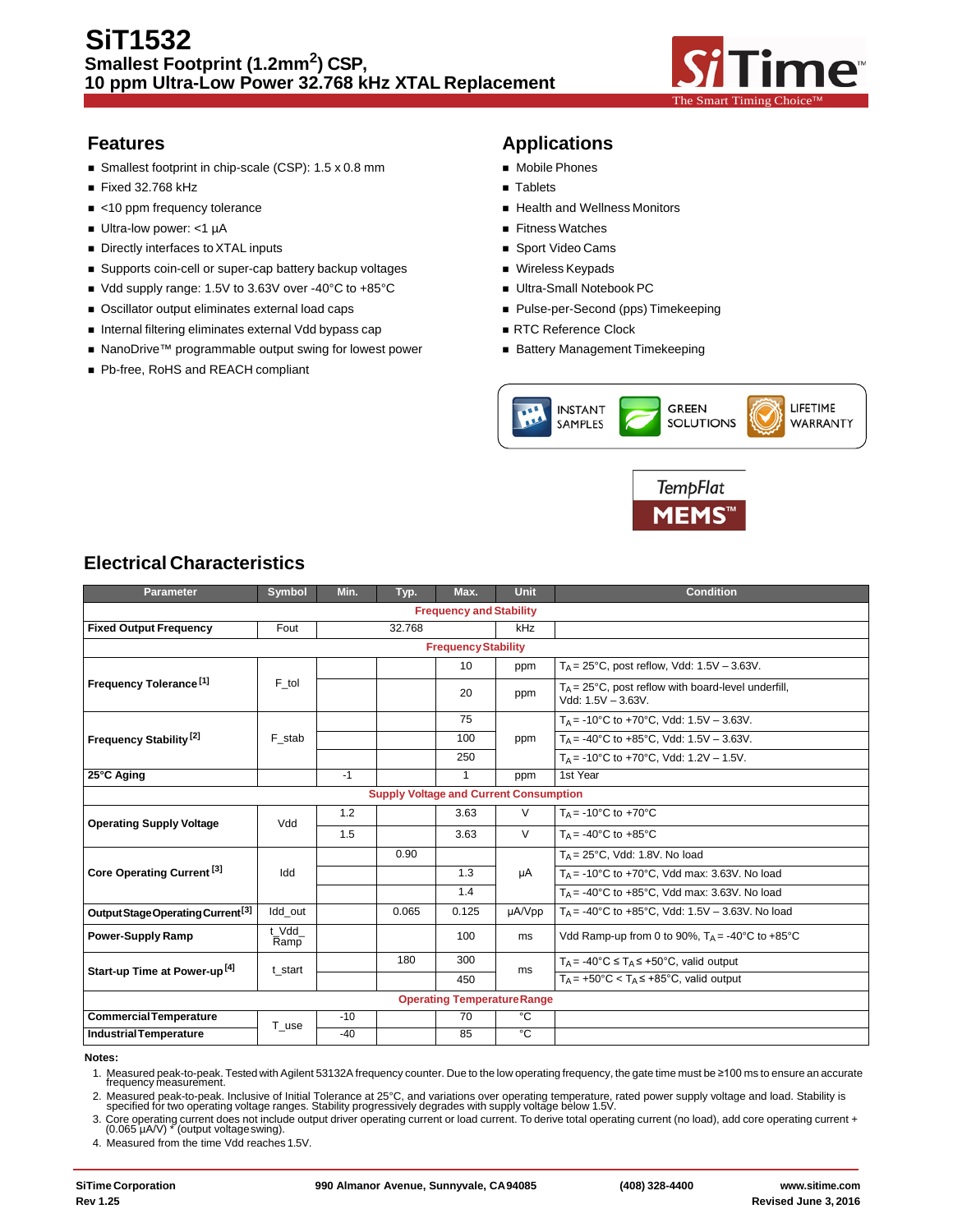

## **Electrical Characteristics(continued)**

| <b>Parameter</b>                                                                                         | Symbol              | Min.     | Typ.               | Max.          | <b>Unit</b>       | <b>Condition</b>                                                                                                                                                                                                                        |
|----------------------------------------------------------------------------------------------------------|---------------------|----------|--------------------|---------------|-------------------|-----------------------------------------------------------------------------------------------------------------------------------------------------------------------------------------------------------------------------------------|
| LVCMOS Output Option, $T_A = -40^{\circ}C$ to $+85^{\circ}C$ , typical values are at $T_A = 25^{\circ}C$ |                     |          |                    |               |                   |                                                                                                                                                                                                                                         |
| <b>Output Rise/Fall Time</b>                                                                             | tr, tf              |          | 100                | 200           | ns                | 10-90% (Vdd), 15 pF load, Vdd = 1.5V to 3.63V                                                                                                                                                                                           |
|                                                                                                          |                     |          |                    | 50            |                   | 10-90% (Vdd), 5 pF load, Vdd ≥1.62V                                                                                                                                                                                                     |
| <b>Output Clock Duty Cycle</b>                                                                           | DC                  | 48       |                    | 52            | $\%$              |                                                                                                                                                                                                                                         |
| <b>Output Voltage High</b>                                                                               | <b>VOH</b>          | 90%      |                    |               | V                 | Vdd: $1.5V - 3.63V$ . $I_{OH} = -10 \mu A$ , 15 pF                                                                                                                                                                                      |
| <b>Output Voltage Low</b>                                                                                | <b>VOL</b>          |          |                    | 10%           | $\vee$            | Vdd: 1.5V - 3.63V. $I_{OL}$ = 10 µA, 15 pF                                                                                                                                                                                              |
|                                                                                                          |                     |          |                    |               |                   | NanoDrive™ Programmable, Reduced Swing Output                                                                                                                                                                                           |
| <b>Output Rise/Fall Time</b>                                                                             | tf, tf              |          |                    | 200           | ns                | 30-70% (V <sub>OL</sub> /V <sub>OH</sub> ), 10 pF Load                                                                                                                                                                                  |
| <b>Output Clock Duty Cycle</b>                                                                           | DC                  | 48       |                    | 52            | $\%$              |                                                                                                                                                                                                                                         |
| <b>AC-coupled Programmable</b><br><b>Output Swing</b>                                                    | V sw                |          | $0.20$ to<br>0.80  |               | $\vee$            | SiT1532 does not internally AC-couple. This output description<br>is intended for a receiver that is AC-coupled. See Table 2 for<br>acceptable NanoDrive swing options.<br>Vdd: 1.5V - 3.63V, 10 pF Load, $I_{OH}/I_{O1} = \pm 0.2$ µA. |
| <b>DC-Biased Programmable</b><br>Output Voltage High Range                                               | <b>VOH</b>          |          | $0.60$ to<br>1.225 |               | $\vee$            | Vdd: $1.5V - 3.63V$ . $I_{OH} = -0.2 \mu A$ , 10 pF Load. See Table 1 for<br>acceptable $V_{\Omega}W_{\Omega}$ setting levels.                                                                                                          |
| <b>DC-Biased Programmable</b><br><b>Output Voltage Low Range</b>                                         | <b>VOL</b>          |          | $0.35$ to<br>0.80  |               | $\vee$            | Vdd: 1.5V – 3.63V. $I_{OL}$ = 0.2 µA, 10 pF Load. See Table 1 for<br>acceptable $V_{OH}/V_{OL}$ setting levels.                                                                                                                         |
| <b>Programmable Output Voltage</b><br><b>Swing Tolerance</b>                                             |                     | $-0.055$ |                    | 0.055         | V                 | $T_A = -40^{\circ}$ C to $+85^{\circ}$ C, Vdd = 1.5V to 3.63V.                                                                                                                                                                          |
|                                                                                                          |                     |          |                    | <b>Jitter</b> |                   |                                                                                                                                                                                                                                         |
| <b>Period Jitter</b>                                                                                     | $T_{\parallel}$ itt |          | 35                 |               | ns <sub>RMS</sub> | Cycles = 10,000, $T_A = 25^{\circ}$ C, Vdd = 1.5V - 3.63V                                                                                                                                                                               |

## **Pin Configuration**

| <b>Pin</b> | Symbol     | <b>VO</b>              | Functionality                                                                                                                                                                                                                                                                                                                                                                                          |  |  |
|------------|------------|------------------------|--------------------------------------------------------------------------------------------------------------------------------------------------------------------------------------------------------------------------------------------------------------------------------------------------------------------------------------------------------------------------------------------------------|--|--|
| 1, 4       | <b>GND</b> | Power Supply<br>Ground | Connect to ground. Acceptable to connect pin 1 and 4 together. Both pins<br>must be connected to GND.                                                                                                                                                                                                                                                                                                  |  |  |
| 2          | CLK Out    | OUT                    | Oscillator clock output. The CLK can drive into a Ref CLK input or into an<br>ASIC or chip-set's 32kHz XTAL input. When driving into an ASIC or<br>chip-set oscillator input (X IN and X Out), the CLK Out is typically<br>connected directly to the XTAL IN pin. No need for load capacitors. The<br>output driver is intended to be insensitive to capacitive loading.                               |  |  |
| 3          | Vdd        | Power Supply           | Connect to power supply $1.2V \leq Vdd \leq 3.63V$ . Under normal operating<br>conditions. Vdd does not require external bypass/decoupling<br>capacitor(s). For more information about the internal power-supply<br>filtering, see the Power Supply Noise Immunity section in the detailed<br>description.<br>Contact factory for applications that require a wider operating supply<br>voltage range. |  |  |

**CSP Package (Top View)**

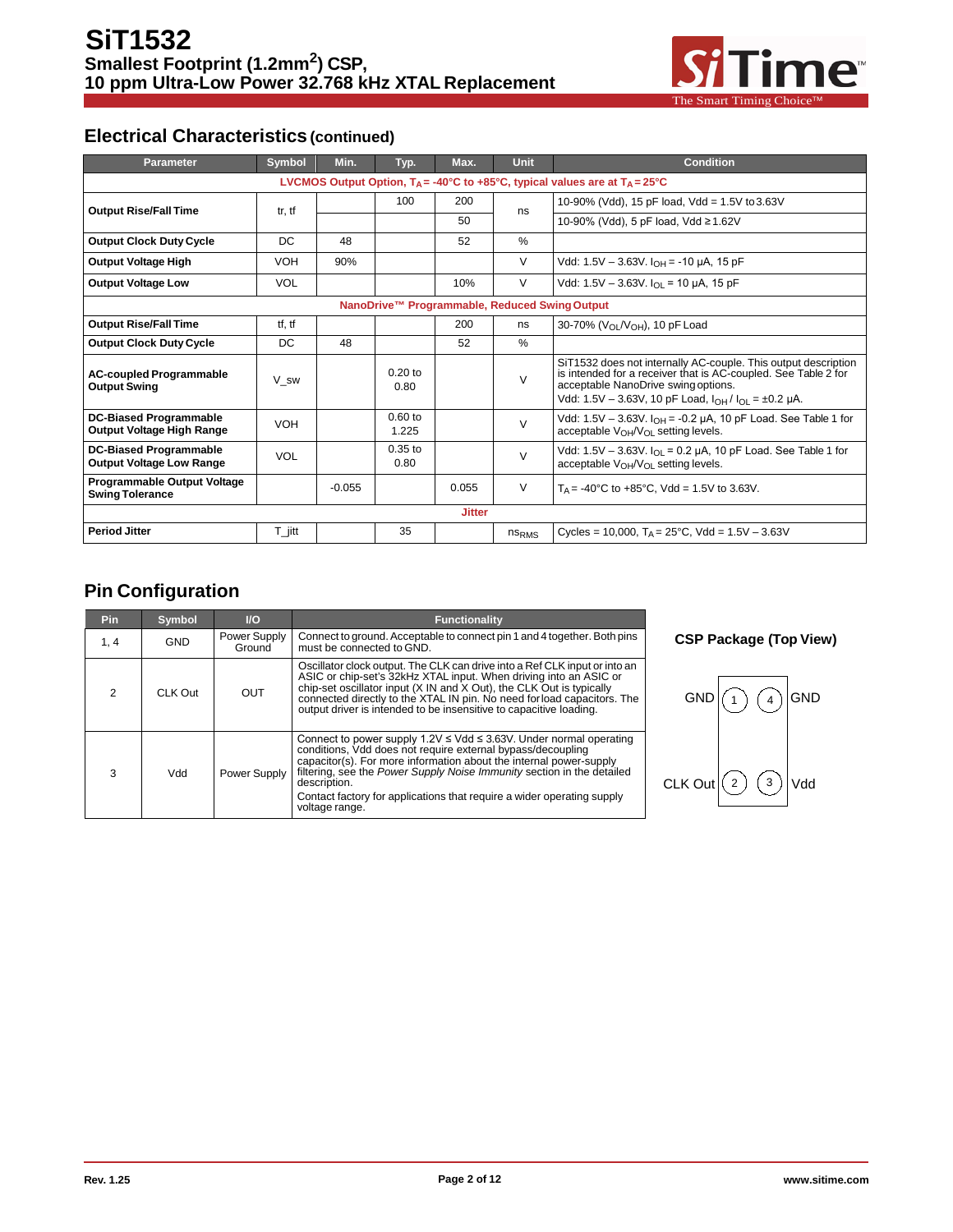

## **System Block Diagram**



## **Absolute Maximum**

Attempted operation outside the absolute maximum ratings may cause permanent damage to the part. Actual performance of the IC is only guaranteed within the operational specifications, not at absolute maximum ratings.

| <b>Parameter</b>                                          | <b>Test Condition</b>           | Value          | <b>Unit</b> |
|-----------------------------------------------------------|---------------------------------|----------------|-------------|
| <b>Continuous Power Supply Voltage Range (Vdd)</b>        |                                 | $-0.5$ to 3.63 | v           |
| Short Duration Maximum Power Supply Voltage (Vdd)         | <30 minutes                     | 4.0            | ٧           |
| <b>Continuous Maximum Operating Temperature Range</b>     | $Vdd = 1.5V - 3.63V$            | 105            | °C          |
| <b>Short Duration Maximum Operating Temperature Range</b> | $Vdd = 1.5V - 3.63V$ , ≤30 mins | 125            | °€          |
| <b>Human Body Model ESD Protection</b>                    | JESD22-A114                     | 3000           | v           |
| Charge-Device Model (CDM) ESD Protection                  | JESD22-C101                     | 750            | V           |
| <b>Machine Model (MM) ESD Protection</b>                  | JESD22-A115                     | 300            | V           |
| Latch-up Tolerance                                        | JESD78 Compliant                |                |             |
| <b>Mechanical Shock Resistance</b>                        | Mil 883, Method 2002            | 10.000         | g           |
| <b>Mechanical Vibration Resistance</b>                    | Mil 883. Method 2007            | 70             | g           |
| <b>1508 CSP Junction Temperature</b>                      |                                 | 150            | °C          |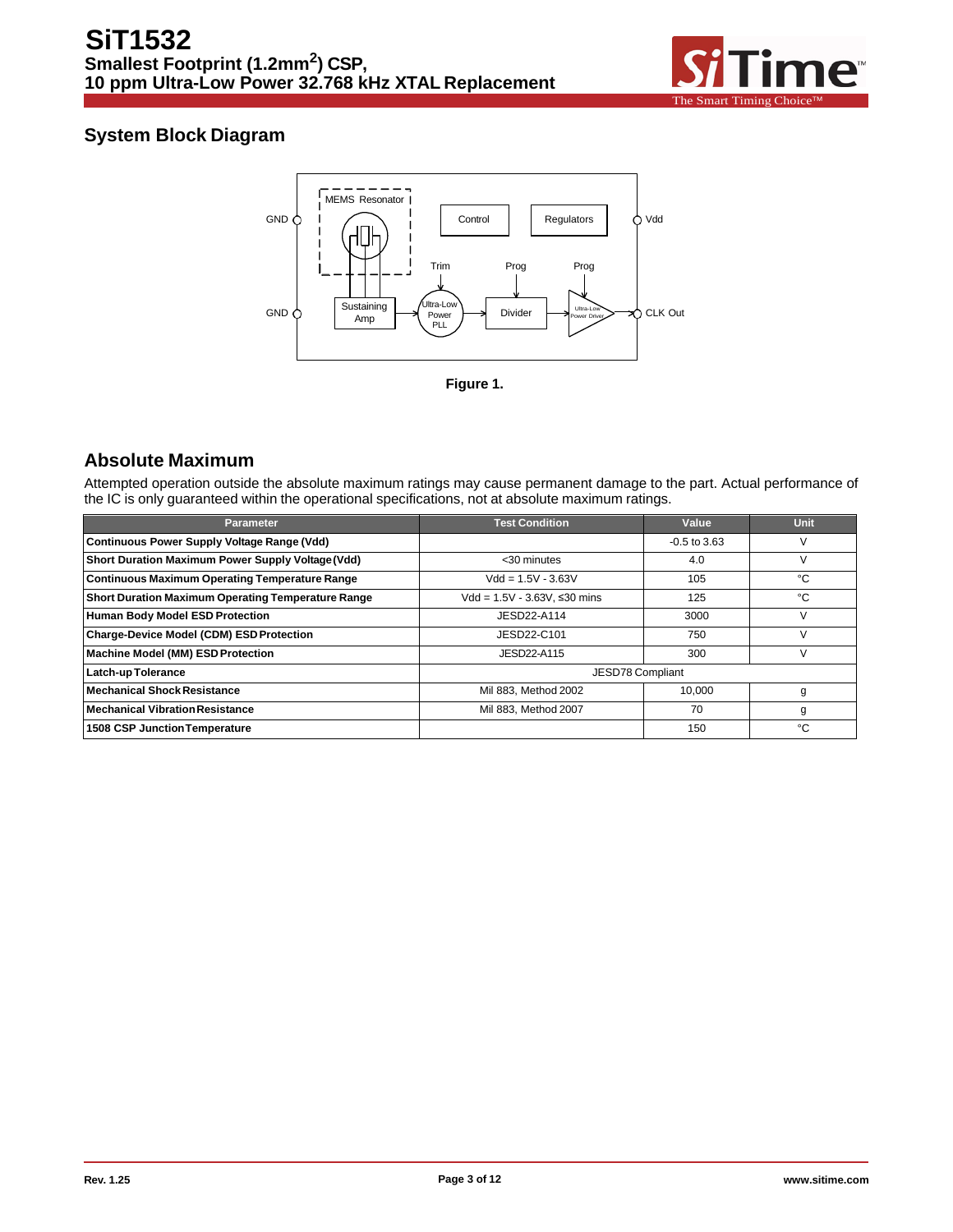

## **Description**

The SiT1532 is the world's smallest, lowest power 32 kHz oscillator optimized for mobile and other battery-powered applications. SiTime's silicon MEMS technology enables the smallest footprint and chip-scale packaging. This device reduces the 32 kHz footprint by as much as 85% compared to existing 2.0 x 1.2 mm SMD XTAL packages. Unlike XTALs, the SiT1532 oscillator output enables greater component placement flexibility and eliminates external load capacitors, thus saving additional component count and board space. And unlike standard oscillators, the SiT1532 features NanoDrive™, a factory programmable output that reduces the voltage swing to minimize power.

The 1.2V to 3.63V operating supply voltage range makes it an ideal solution for mobile applications that incorporate a lowvoltage, battery-back-up source such as a coin-cell or supercap.

SiTime's MEMS oscillators consist of MEMS resonators and a programmable analog circuit. Our MEMS resonators are built with SiTime's unique MEMS First™ process. A key manufacturing step is EpiSeal™ during which the MEMS resonator is annealed with temperatures over 1000°C. EpiSeal creates an extremely strong, clean, vacuum chamber that encapsulates the MEMS resonator and ensures the best performance and reliability. During EpiSeal, a poly silicon cap is grown on top of the resonator cavity, which eliminates the need for additional cap wafers or other exotic packaging. As a result, SiTime's MEMS resonator die can be used like any other semiconductor die. One unique result of SiTime's MEMS First and EpiSeal manufacturing processes is the capability to integrate SiTime's MEMS die with a SOC, ASIC, microprocessor or analog die within a package to eliminate external timing components and provide a highly integrated, smaller, cheaper solution to thecustomer.

#### **Frequency Stability**

The SiT1532 is factory calibrated (trimmed) to guarantee frequency stability to be less than 10 ppm at room temperature and less than 100 ppm over the full -40°C to +85°C temperature range. Unlike quartz crystals that have a classic tuning fork parabola temperature curve with a 25°C turnover point, the SiT1532 temperature coefficient is extremely flat across temperature. The device maintains less than 100 ppm frequency stability over the full operating temperature range when the operating voltage is between 1.5 and 3.63V as shown in Figure 2.

Functionality is guaranteed over the 1.2V - 3.63V operating supply voltage range. However, frequency stability degrades below 1.5V and steadily degrades as it approaches the 1.2V minimum supply due to the internal regulator limitations. Between 1.2V and 1.5V, the frequency stability is 250 ppm max over temperature.

When measuring the SiT1532 output frequency with a frequency counter, it is important to make sure the counter's gate time is >100ms. The slow frequency of a 32kHz clock will give false readings with faster gatetimes.

Contact SiTime for applications that require a wider supply voltage range >3.63V or lower frequency options as low as 1Hz.



**Figure 2. SiTime vs.Quartz**

### **Power Supply Noise Immunity**

In addition to eliminating external output load capacitors common with standard XTALs, The SiT1532 includes special internal power supply filtering and thus, eliminates the need for an external Vdd bypass-decoupling capacitor. This feature further simplifies the design and keeps the footprint as small as possible. Internal power supply filtering is designed to reject greater than ±150 mVpp magnitude and frequency components through 10 MHz.

#### **Output Voltage**

The SiT1532 has two output voltage options. One option is a standard LVCMOS output swing. The second option is the NanoDrive reduced swing output. Output swing is customer specific and programmed between 200 mV and 800 mV. For DC-coupled applications, output  $V_{OH}$  and  $V_{OL}$  are individually factory programmed to the customers' requirement.  $V_{OH}$ programming range is between 600 mV and 1.225V in 100 mV increments. Similarly,  $V_{OL}$  programming range is between 350 mV and 800 mV. For example; a PMIC or MCU is internally 1.8V logic compatible, and requires a 1.2V  $V_{H}$  and a 0.6V  $V_{H}$ . Simply select SiT1532 NanoDrive factory programming code to be "D14" and the correct output thresholds will match the downstream PMIC or MCU input requirements. Interface logic will vary by manufacturer and we recommend that you review the input voltage requirements for the input interface.

For DC-biased NanoDrive output configuration, the minimum  $V_{OL}$  is limited to 350mV and the maximum allowable swing ( $V_{OH}$  -  $V_{OL}$ ) is 750 mV. For example, 1.1V  $V_{OH}$  and 400 mV  $V_{OL}$  is acceptable, but 1.2V  $V_{OH}$  and 400 mV  $V_{OL}$  is not acceptable.

When the output is interfacing to an XTAL input that is internally AC-coupled, the SiT1532 output can be factory programmed to match the input swing requirements. For example, if a PMIC or MCU input is internally AC-coupled and requires an 800 mV swing, then simply choose the SiT1532 NanoDrive programming code "AA8" in the part number. It is important to note that the SiT1532 does not include internal AC-coupling capacitors. Please see the *Part Number Ordering*  section at the end of the datasheet for more information about the part number orderingscheme.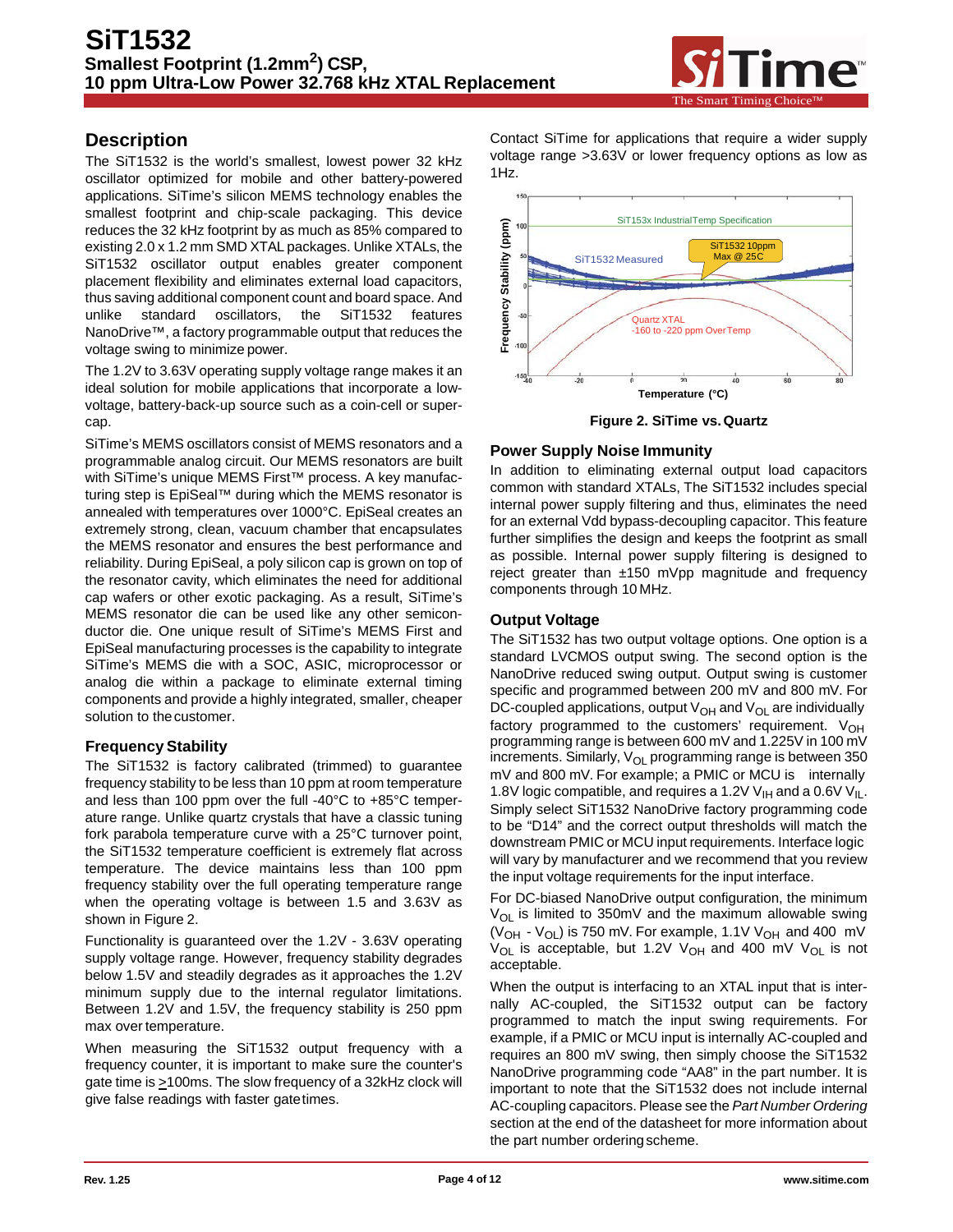

#### **Power-up**

The SiT1532 starts-up to a valid output frequency within 300 ms (180 ms typ). To ensure the device starts-up within the specified limit, make sure the power-supply ramps-up in approximately 10 - 20 ms (to within 90% of Vdd). Start-up time is measured from the time Vdd reaches 1.5V. For applications that operate between 1.2V and 1.5V, the start-up time will be typically 50 ms longer overtemperature.

## **SiT1532 NanoDrive**™

Figure 3 shows a typical output waveform of the SiT1532 (into a 10 pF load) when factory programmed for a 0.70V swing and DC bias  $(V_{OH}/V_{OL})$  for 1.8V logic:

#### *Example:*

- NanoDrive™ part number coding: D14. Examplepart number:SiT1532AI-J4-D14-32.768
- $V_{OH} = 1.1V$ ,  $V_{OL} = 0.4V$  ( $V_{ssw} = 0.70V$ )



#### **Figure 3.SiT1532AI-J4-D14-32.768 Output Waveform (10 pFload)**

Table 1 shows the supported NanoDrive™ V<sub>OH</sub>, V<sub>OL</sub> factory programming options.

| Table 1. Acceptable V <sub>OH</sub> /V <sub>OL</sub> NanoDrive™ Levels |  |  |  |
|------------------------------------------------------------------------|--|--|--|
|------------------------------------------------------------------------|--|--|--|

| <b>NanoDrive</b> | $V_{OH} (V)$ | $V_{01}$ (V) | Swing (mV) | <b>Comments</b>        |
|------------------|--------------|--------------|------------|------------------------|
| D <sub>26</sub>  | 1.2          | 0.6          | 600 ±55    | 1.8V logic compatible  |
| D <sub>14</sub>  | 1.1          | 0.4          | 700 ±55    | 1.8V logic compatible  |
| D74              | 0.7          | 0.4          | 300 ±55    | <b>XTAL compatible</b> |
| AA3              | n/a          | n/a          | 300 ±55    | <b>XTAL compatible</b> |

The values listed in Tables 1 are nominal values at 25°C and will exhibit a tolerance of  $±55$  mV across Vdd and -40°C to 85°C operating temperature range.

## **SiT1532 Full Swing LVCMOS Output**

The SiT1532 can be factory programmed to generate fullswing LVCMOS levels. Figure 4 shows the typical waveform (Vdd = 1.8V) at room temperature into a 15 pF load.

#### *Example:*

- LVCMOS output part number coding is always **DCC**
- Example part number: SiT1532AI-J4-**DCC**-32.768



**Figure 4. LVCMOS Waveform (Vdd = 1.8V) into 15 pF Load**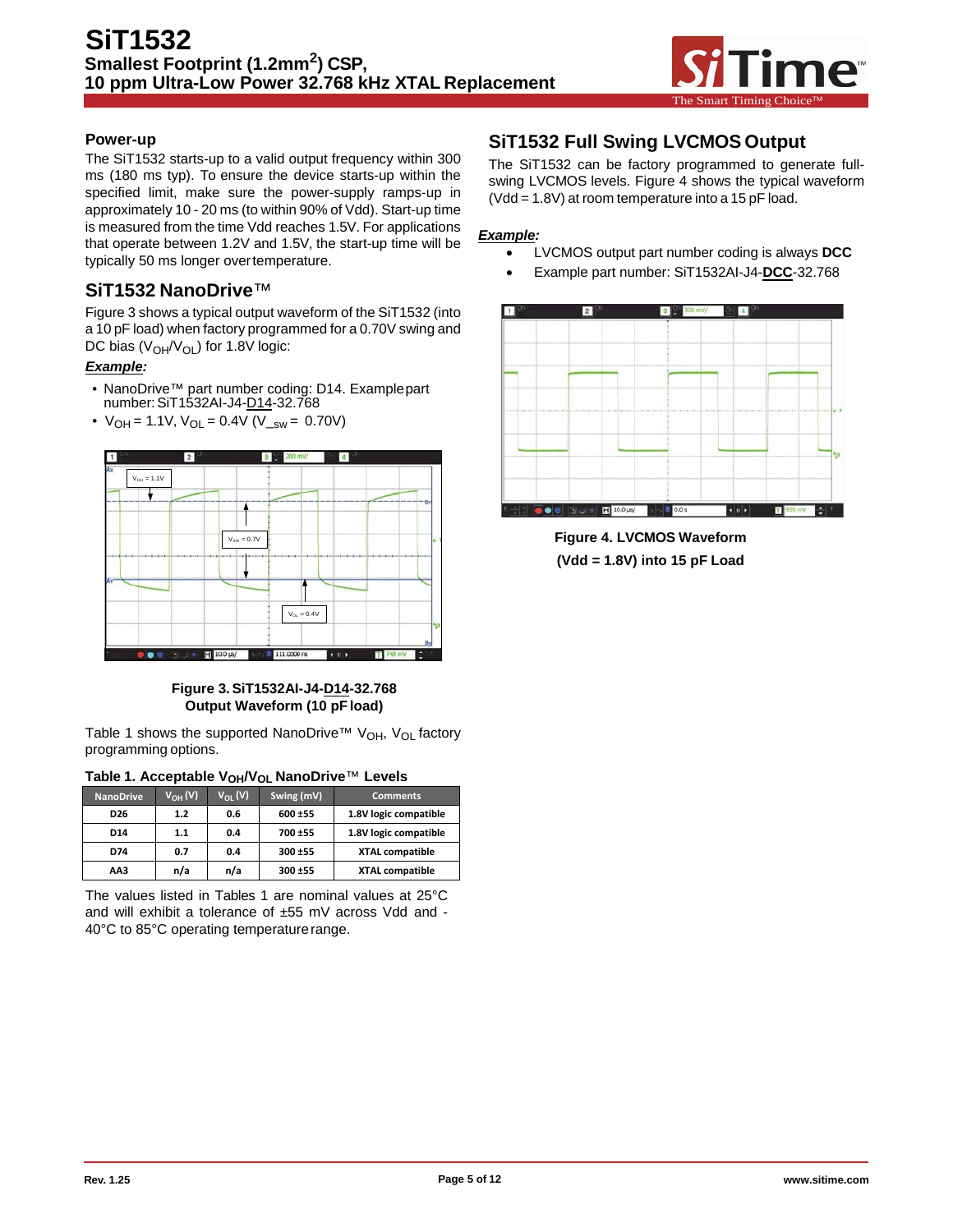

## **Calculating Load Current**

### **No Load Supply Current**

When calculating no-load power for the SiT1532, the core and output driver components need to be added. Since the output voltage swing can be programmed for reduced swing between 250 mV and 800 mV for ultra-low power applications, the output driver current is variable. Therefore, no-load operating supply current is broken into two sections; core and output driver. The equation is asfollows:

Total Supply Current (no load) =  $I_{dd}$  Core + (65nA/V)(Vout<sub>pp</sub>)

#### *Example 1: Full-swing LVCMOS*

- $Vdd = 1.8V$
- Idd Core = 900nA (typ)
- Vout<sub>pp</sub> =  $1.8V$

Supply Current = 900nA + (65nA/V)(1.8V) = 1017nA

#### *Example 2: NanoDrive™ Reduced Swing*

- $\bullet$  Vdd = 1.8V
- $\bullet$  Idd Core = 900nA (typ)

• Vout<sub>pp</sub> (D14) = V<sub>OH</sub> – V<sub>OL</sub> = 1.1V - 0.4V = 700mV

Supply Current =  $900nA + (65nA/V)(0.7V) = 946nA$ 

#### **Total Supply Current with Load**

To calculate the total supply current, including the load, follow the equation listed below. Note the 30% reduction in power with NanoDrive™.

Total Current = Idd Core + Idd Output Driver (65nA/V\*Vout<sub>pp</sub>) + Load Current (C\*V\*F)

#### *Example 1: Full-swing LVCMOS*

- $\bullet$  Vdd = 1.8V
- Idd Core = 900nA
- Load Capacitance = 10pF
- Idd Output Driver: (65nA/V)(1.8V) = 117nA
- Load Current: (10pF)(1.8V)(32.768kHz) = 590nA
- Total Current =  $900nA + 117nA + 590nA = 1.6\mu A$

#### *Example 2: NanoDrive™ ReducedSwing*

- $\bullet$  Vdd = 1.8V
- Idd Core = 900nA
- Load Capacitance = 10pF
- Vout<sub>pp</sub> (D14):  $V_{OH} V_{OL} = 1.1V 0.4V = 700mV$
- Idd Output Driver: (65nA/V)(0.7V) = 46nA
- Load Current: (10pF)(0.7V)(32.768kHz) = 229nA
- Total Current =  $900nA + 46nA + 229nA = 1.175\mu A$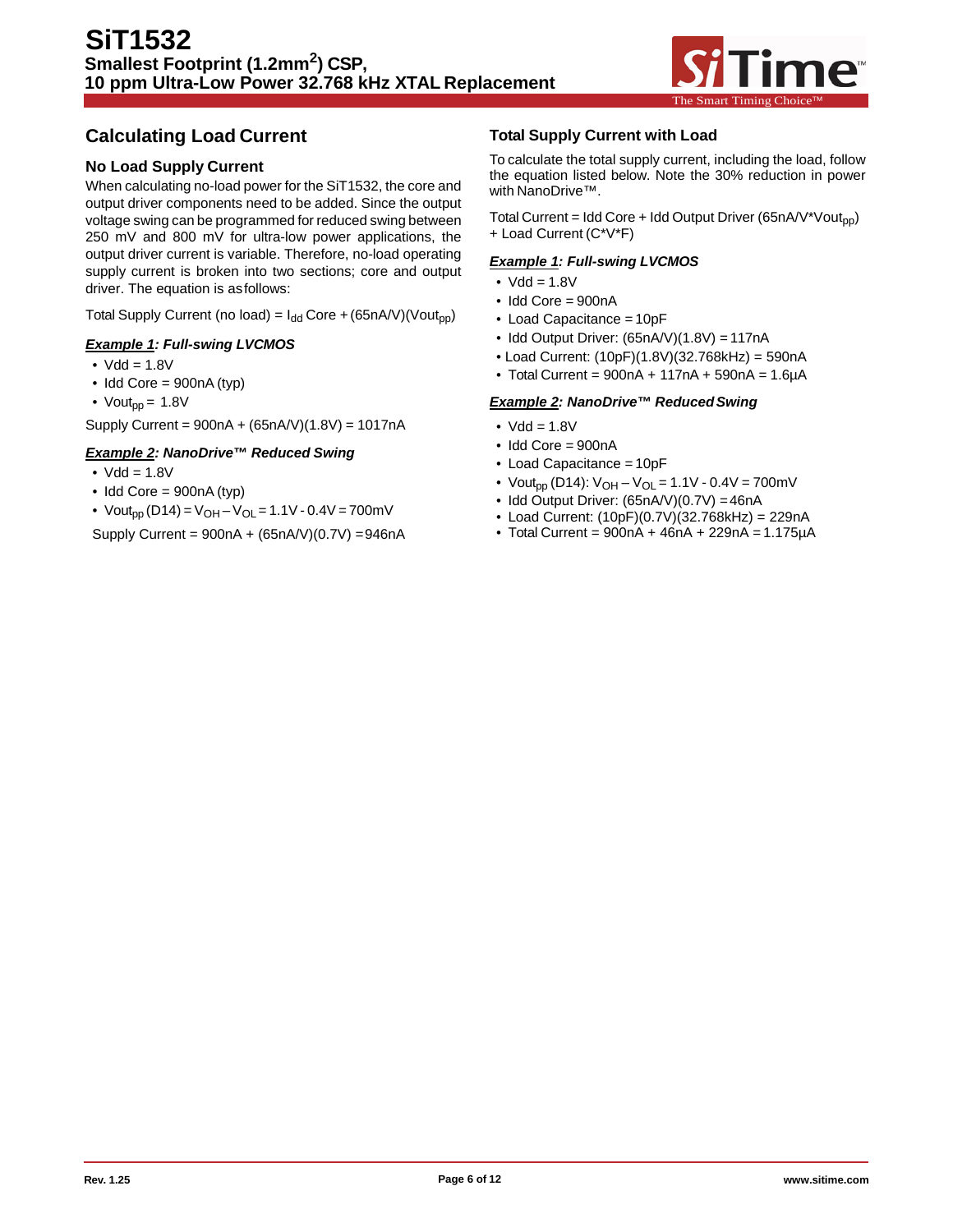

## **Typical Operating Curves**

**(TA = 25**°**C, Vdd = 1.8V, unless otherwise stated)**





100 Frequency Stability (PPM) 50  $\Omega$  $-50$  $-100$ <sub>40</sub>  $-20$ ō  $\overline{25}$  $\overline{50}$  $\frac{1}{70}$  $\overline{8}5$ **Temperature (°C)**

## **Core Current OverTemperature Output Stage Current Over Temperature**





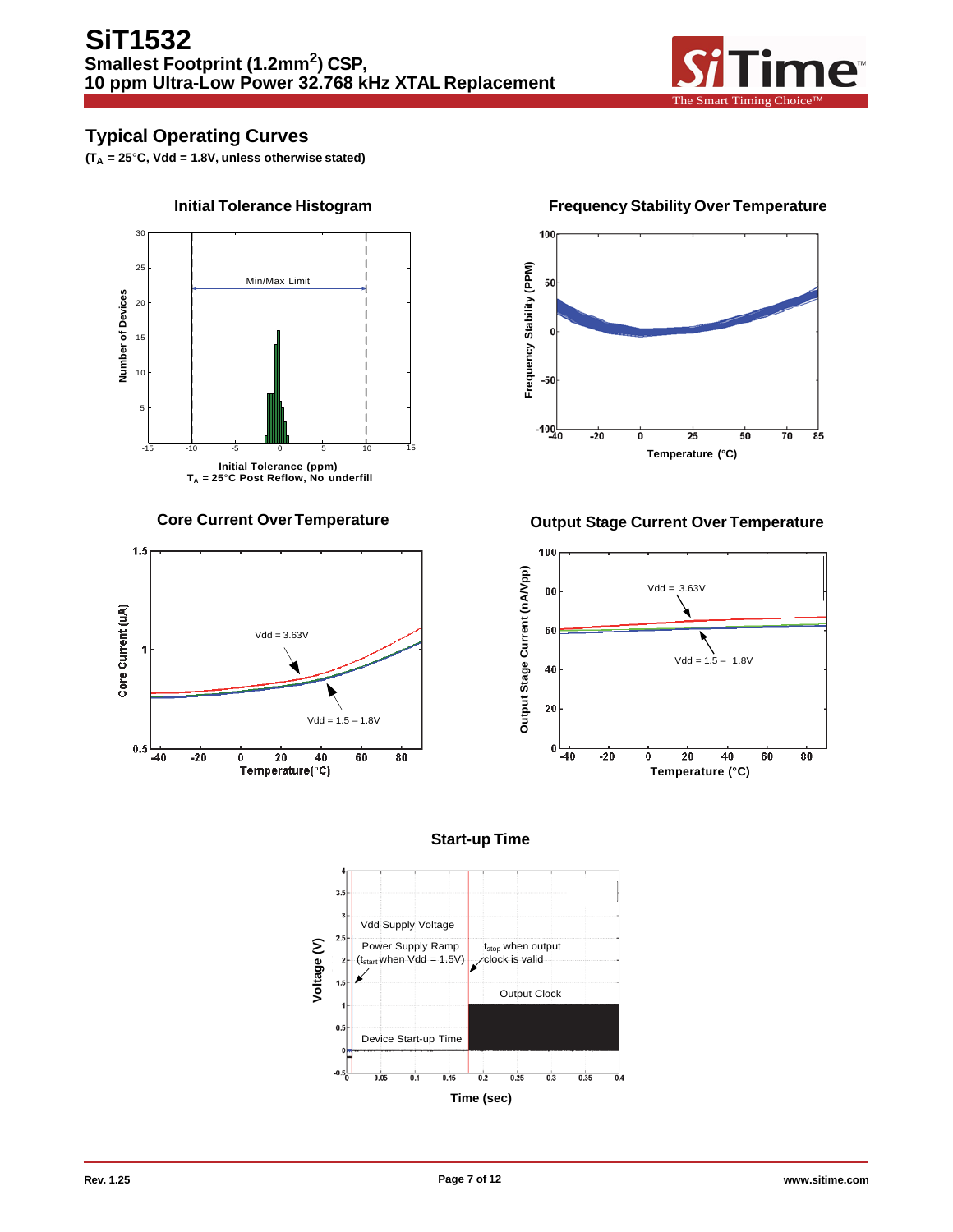

**Power Supply Noise Rejection**



#### **NanoDrive™ Output Waveform**  $(V<sub>OH</sub> = 1.1V, V<sub>OL</sub> = 0.4V; SIT1532Al-J4-D14-32.768)$



# **LVCMOS Output Waveform**

(Vswing = 1.8V, SiT1532AI-J4-DCC-32.768)

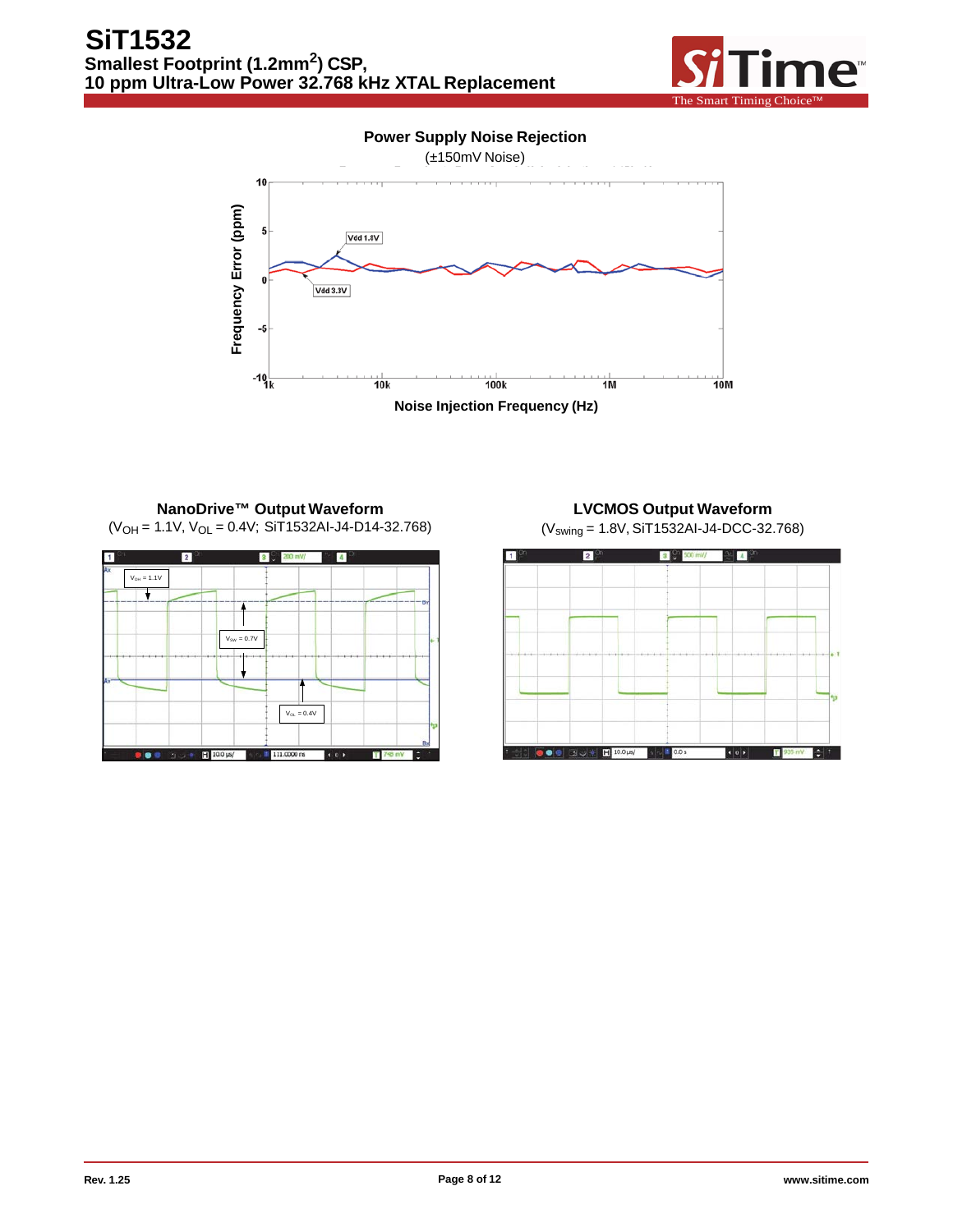

## **Dimensions and Patterns**

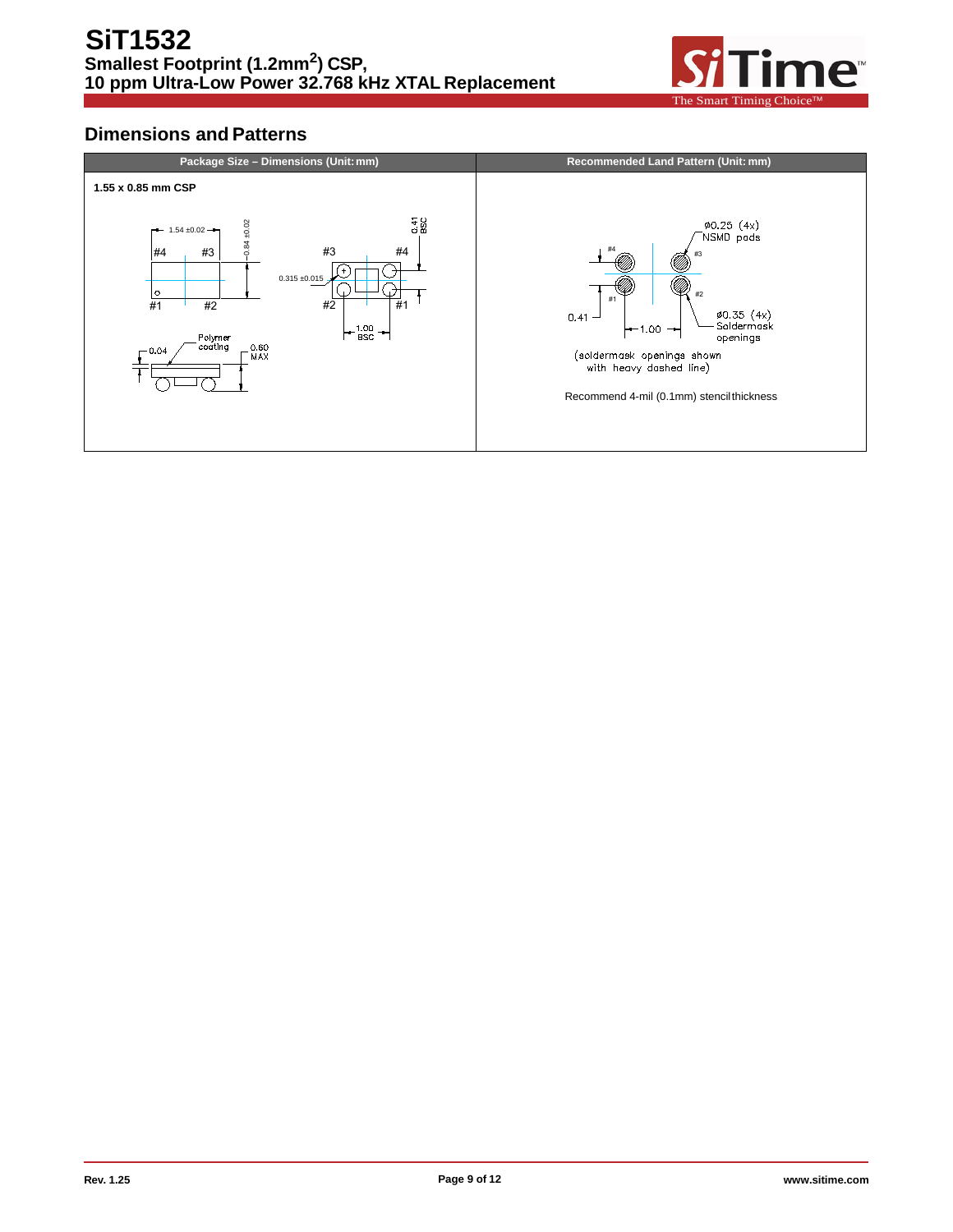

## **Manufacturing Guidelines**

1) No Ultrasonic Cleaning: Do not subject the SiT1532 to an ultrasonic cleaning environment. Permanent damage or long term reliability issues to the MEMS structure mayoccur.

2) Applying board-level underfill (BLUF) to the device is acceptable, but will cause a shift in the frequency tolerance, as specified in the datasheet electrical table. Tested with UF3810, UF3808, and FP4530 underfill.

3) Reflow profile, perJESD22-A113D.

4) For additional manufacturing guidelines and marking/tape-reel instructions, click on the following link: [http://www.sitime.com/component/docman/doc\\_download/243-manufacturing-notes-for-sitime-oscillators](http://www.sitime.com/component/docman/doc_download/243-manufacturing-notes-for-sitime-oscillators)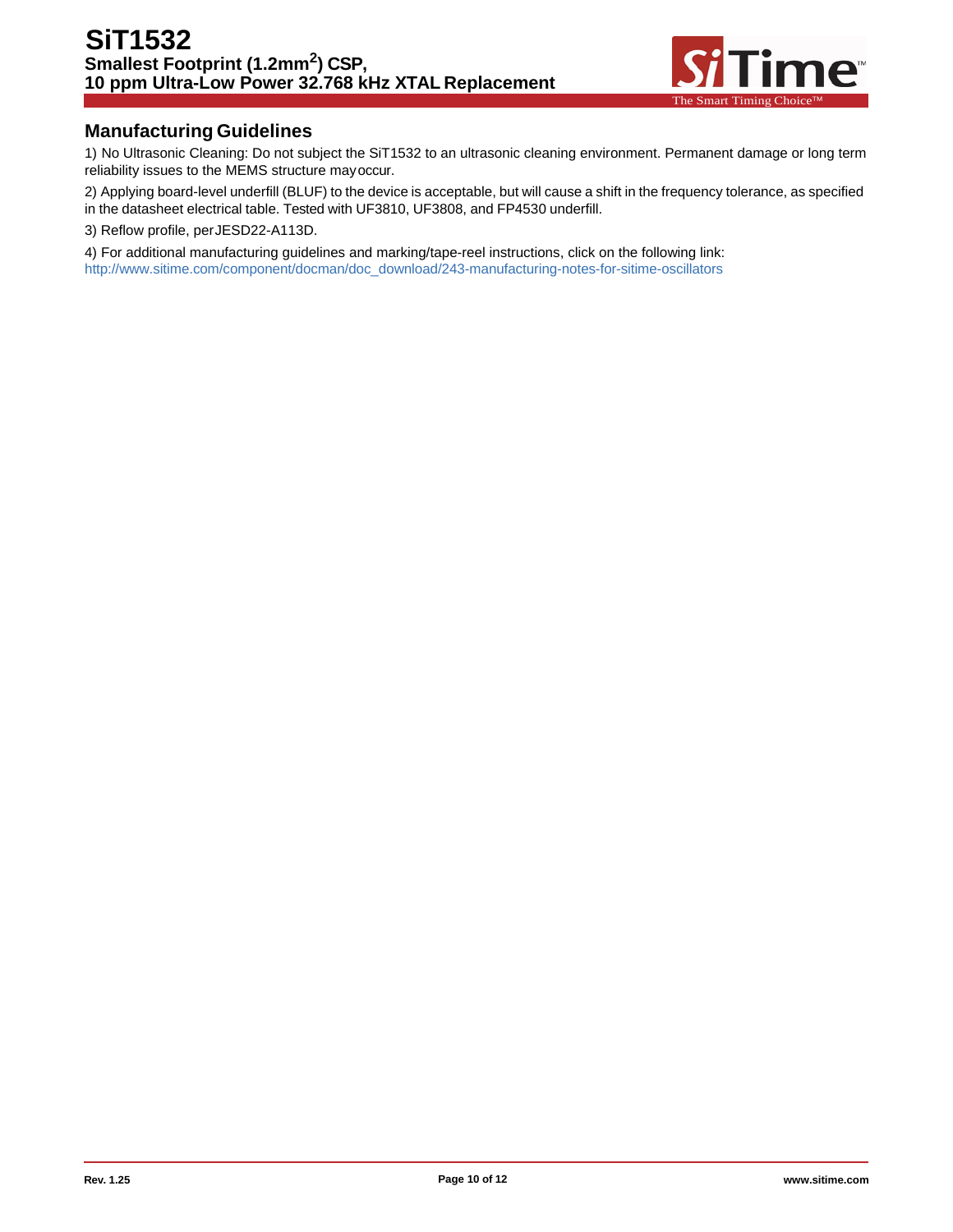

## **Ordering Information**

Part number characters in blue represent the customer specific options. The other characters in the part number are fixed.

The following examples illustrate how to select the appropriate temp range and output voltage requirements:

#### *Example 1:SiT1532AI-J4-D14-32.768*

- Industrial temp & corresponding 100 ppm frequency stability. Note, 100 ppm is only available for the industrial temp range, and 75 ppm is only available for the commercial temp range.
- Output swing requirements:
	- a) "D" = DC-coupled receiver
	- b)  $"1" = V_{OH} = 1.1V$
	- c) "4" =  $V_{OL}$  = 400mV

#### *Example 2:SiT1532AC-J5-AA3-32.768*

- Commercial temp & corresponding 75 ppm frequency stability. Note, 100 ppm is only available for the industrial temp range, and 75 ppm is only available for the commercial temp range.
- Output swing requirements:
	- a) "A" = AC-coupled receiver
	- b) "A" = AC-coupled receiver
	- c)  $"3" = 300 \text{mV}$  swing



### Table 2. Acceptable V<sub>OH</sub>/V<sub>OL</sub> NanoDrive<sup>™</sup> Levels<sup>[5]</sup>

| <b>NanoDrive</b> | $V_{OH} (V)$ | $V_{\Omega I}$ (V) | Swing (mV) | <b>Comments</b>        |
|------------------|--------------|--------------------|------------|------------------------|
| D <sub>26</sub>  | 1.2          | 0.6                | 600 ±55    | 1.8V logic compatible  |
| D <sub>14</sub>  | 1.1          | 0.4                | 700±55     | 1.8V logic compatible  |
| D74              | 0.7          | 0.4                | 300 ±55    | <b>XTAL compatible</b> |
| AA3              | n/a          | n/a                | $300 + 55$ | <b>XTAL compatible</b> |

**Note:**

5. If these available options do not accommodate your application, contact Factory for other NanoDrive options.